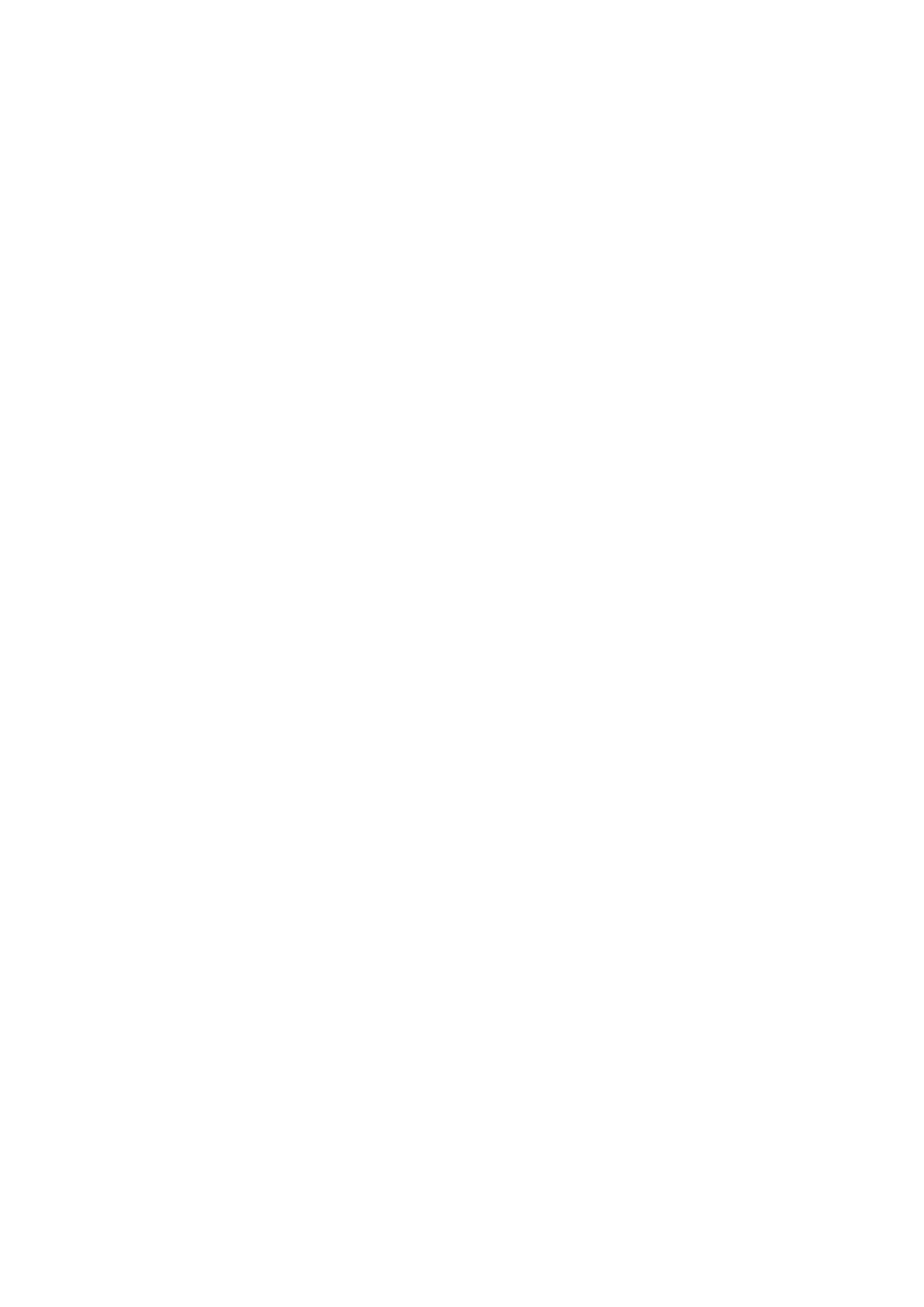# **ENHANCING ACTIONS AND INFORMATION EXCHANGE ON CREDITOR PARTICIPATION AND LITIGATION RELATING TO HIPC DEBT RELIEF**

# **TABLE OF CONTENTS**

| $\mathbf{I}$ . |      |                                                    |  |
|----------------|------|----------------------------------------------------|--|
| II.            | 2.1. | ACTIONS TO IMPROVE PARTICIPATION/REDUCE LITIGATION |  |
|                |      |                                                    |  |
|                |      |                                                    |  |
|                |      |                                                    |  |
|                |      |                                                    |  |
|                |      |                                                    |  |
|                | 3.1. |                                                    |  |
|                | 3.2. |                                                    |  |
|                | 3.3. |                                                    |  |
|                |      |                                                    |  |

#### **Tables**

| ANNEX TABLE 1: Multilateral Creditors: Contributions to the HIPC Initiative11 |  |
|-------------------------------------------------------------------------------|--|
|                                                                               |  |
| ANNEX TABLE 3: Best Terms Agreed with Non-Paris Club Bilateral                |  |
|                                                                               |  |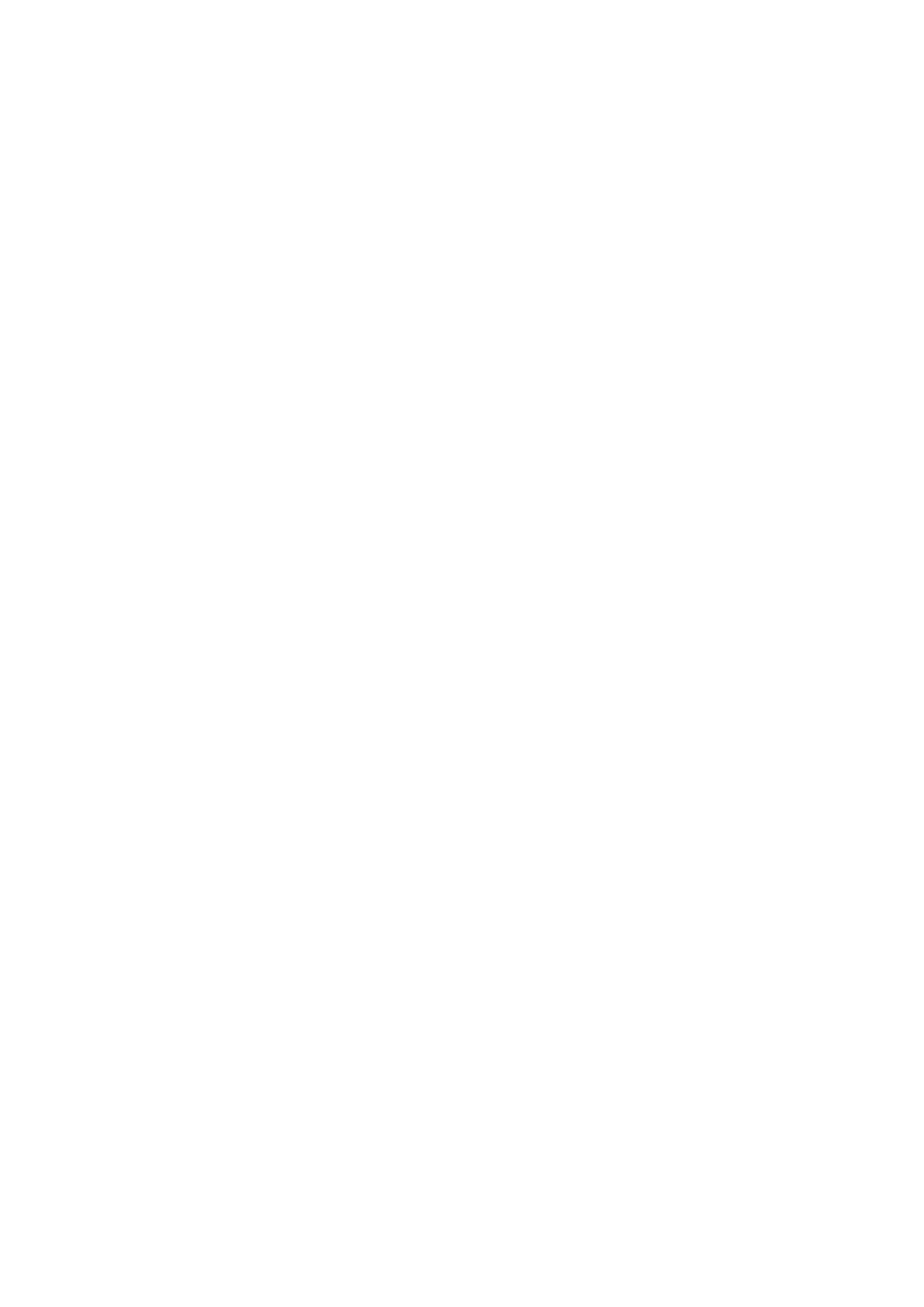# **EXECUTIVE SUMMARY**

<span id="page-4-0"></span>This background paper for the CMDSF, to be held on 22 April, recommends actions necessary to improve creditor participation, reduce litigation, and increase information exchange to reinforce debtor negotiation capacities, in regard to HIPC relief.

After extensive analysis of *creditor participation and litigation*, it makes the following recommendations for actions by the CMDSF, by suggesting that Ministers could:

- $\bullet$ Request a more detailed feasibility study of how remaining debts to small multilateral creditors could be extinguished.
- Request the CMDSF Chair to write to G8 leaders, urging them to take up the issue of debt relief forcefully bilaterally at head of state level with non-Paris Club creditors.
- Encourage Commonwealth and other donors could provide funding to cancel debts  $\bullet$ among low-income countries, or owed to creditors which have received debt relief, and wealthier Commonwealth developing country creditors to provide relief.
- Encourage all HIPCs with significant remaining commercial debt to explore prospects  $\bullet$ for a "repeat" IDA Debt Reduction Facility operation.
- Urge full use of DRF and Commonwealth Clinic legal technical assistance, and rapid activation of the African Legal Support Facility. They could also urge cooperation among the TA sources, to maximize synergies and complementarity.
- $\bullet$ Request Commonwealth and other donors could encourage non-Paris Club creditors, and commercial creditors, to agree not to sell debts to potential litigants.
- Support efforts to change creditor legislation to prevent lawsuits being launched in  $\bullet$ their jurisdictions, along the lines of the current bill being presented to the US Congress. This is particularly important in the UK, where many lawsuits have been launched (as well as in France and Belgium).

In regard to *improving information exchange*, it recommends that Ministers could:

- Urge international and regional organizations to work together to compile more detailed information for HIPCs (on a creditor by debtor basis where possible) on creditor participation, best possible relief terms and litigation experiences, in a format designed to assist negotiations, by October 2009.
- Undertake to provide all necessary information freely with institutions participating in  $\bullet$ such an information-sharing system to facilitate its work, as well as other HIPCs. This is of course a prerequisite for the success of any information-sharing.
- For maximum learning of best practices, urge information-sharing to draw on the  $\bullet$ experiences of all possible (including non-Commonwealth) HIPCs.
- Urge that information could be made available in French, Spanish and Portuguese as  $\bullet$ well as English, assuming funding for translation is available, to maximize its utility.
- Suggest that for the sake of timeliness, information be electronically supplied through websites and "listserve" emails.
- Urge donors to provide funding for such information-sharing activities.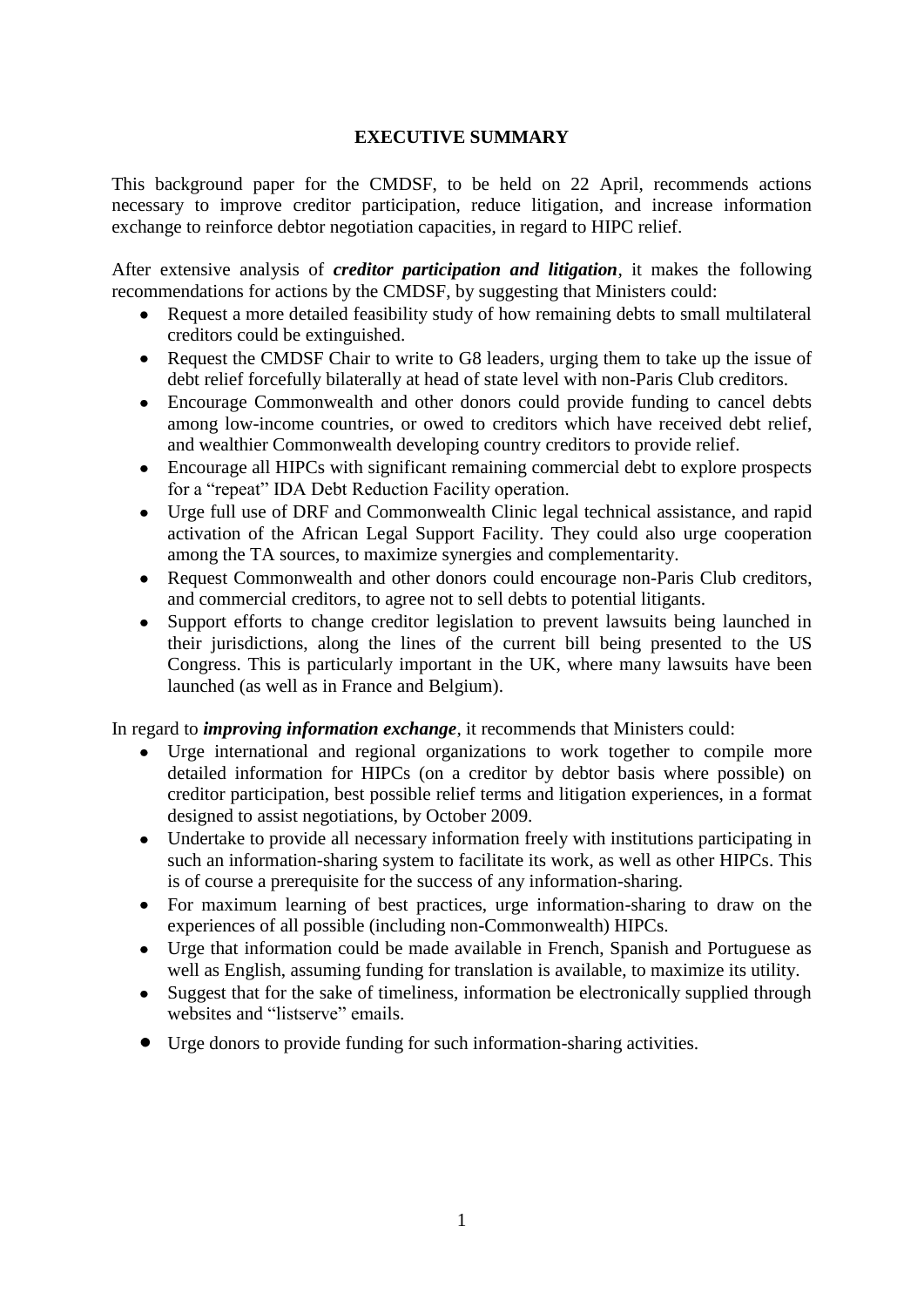# **ENHANCING ACTIONS AND INFORMATION EXCHANGE ON CREDITOR PARTICIPATION AND LITIGATION RELATING TO HIPC DEBT RELIEF**

# <span id="page-5-0"></span>**I. BACKGROUND AND OBJECTIVES**

1. As Chair of the Commonwealth Ministerial Debt Sustainability Forum (CMDSF), the Government of Guyana has commissioned several studies to provide analytical support on key issues to be discussed at the Commonwealth Ministerial Debt Sustainability Forum meeting on April 22. These are funded by the Department of International Development of the United Kingdom, and include this study of how to improve actions and information exchange on creditor participation and litigation on HIPC debt relief.

2. In principle, all external creditors are expected to participate in Enhanced HIPC Initiative relief on an equal burden sharing basis. Paris Club bilateral and almost all multilateral creditors have done so, but non-Paris Club bilateral creditors have provided only 40% of their share, and commercial creditors only 33%. Some non-Paris Club bilateral creditors and many commercial creditors have also sought full repayment through litigation. Moreover, relatively little information is available on creditor participation, relief terms and how these have been negotiated, or on litigation.

- 3. The paper therefore has two objectives:
	- To identify actions which can be taken to improve participation, and how the CMDSF can lobby effectively for these actions; and
	- To suggest ways to establish structures and databases for information exchange on creditor participation and litigation – whose success will be critically dependent on the willingness of debtors to share such information.

4. The remainder of the paper is divided into two sections. Section 2 examines the current status of creditor participation and litigation related to HIPC relief, and defines actions which can be taken to improve creditor participation and reduce litigation. Section 3 examines prospects for enhancing mechanisms for information exchange on creditor participation and litigation, in order to assist debtors in negotiations to enhance participation, as well as in avoiding or defending lawsuits, ending with recommendations to improve information sharing, placing particular emphasis on electronic mechanisms.

# <span id="page-5-1"></span>**II. ACTIONS TO IMPROVE PARTICIPATION/REDUCE LITIGATION**<sup>1</sup>

# <span id="page-5-2"></span>**2.1. Current Status of Creditor Participation and Litigation**

#### <span id="page-5-3"></span>**2.1.1. Multilateral Creditors**

<u>.</u>

5. As shown in Annex Table 1, all major multilateral creditors are either fully participating in HIPC, or have indicated their intention to participate. The latest BWI Status Report states that the four largest creditors (IMF, World Bank, AfDB and IADB), representing 85.7% of multilateral relief due, are delivering fully on their assistance under both HIPC and MDRI. **It should be noted, however, that only these four major** 

<sup>1</sup> This section of the paper is based in considerable part on Gueye, Vaugeois, Martin and Johnson, *Negotiating Debt Reduction in the HIPC Initiative and Beyond*, HIPC CBP Publication 11, available at http://www.hipccbp.org/files/en/open/Publications/Pub11\_June07.pdf, and on the IMF and World Bank Board Paper, *HIPC and MDRI –Status of Implementation*, September 2008, available at http://www.imf.org/external/pp/longres.aspx?id=4278.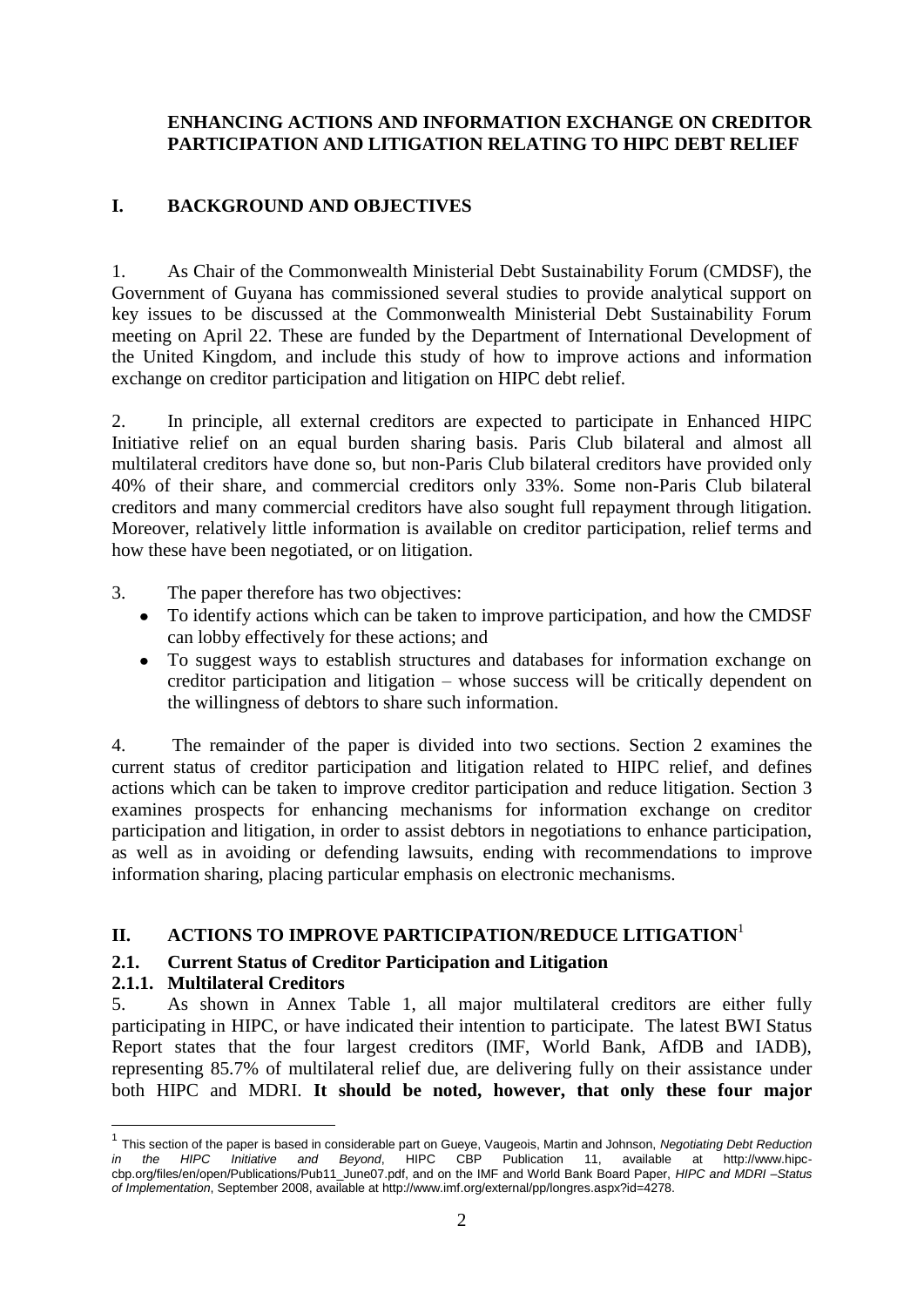**multilateral institutions have been funded to deliver on MDRI relief, and that including other multilaterals (such as the Caribbean Development Bank, East African and West African Development Banks, and PTA Bank) in the MDRI could increase relief provided to HIPCs significantly.** 

6. However, the report is somewhat uncertain about delivery by other multilaterals which have indicated an intention to participate in HIPC (though indicating that it is collecting updated information for the next status report). It suggests that

"**Due to incomplete information, delivery of HIPC Initiative assistance by smaller multilateral creditors cannot be estimated at this juncture**. The majority of the 20 participating creditors has reportedly agreed on the modalities to deliver HIPC Initiative debt relief to their post-completion-point HIPC debtors. Six creditors representing 62 percent of the cost, are known to have provided debt relief in the interim period through debt service reduction or rescheduling of arrears and maturities falling due."<sup>2</sup>

7. However, information supplied to DRI by HIPCs indicates that creditors covering a further 13.2% of relief due are delivering relief on HIPC comparable terms, leaving the status of only 0.9% of delivery uncertain. It also confirms that, as stated by the BWIs, 7 small multilateral creditors,<sup>3</sup> owed a total of USD 35.6 million or 0.2% of the assistance due from multilateral creditors, have not indicated an intention to participate in HIPC. **As these multilateral creditors are largely governed by low-income countries, including many HIPCs, which do not have the resources to make debt relief contributions, it would seem appropriate for donor countries to fund the extinguishing of debts owed to them through the HIPC Trust Fund.** 

#### <span id="page-6-0"></span>**2.1.2. Paris Club Bilateral Creditors**

8. All Paris Club creditors are now participating fully in HIPC relief. Indeed, as can be seen in Annex Table 2, most have gone beyond the minimum requirements of HIPC and have cancelled 100% of the debt owed to them. There are some exceptions to this in terms of the coverage of debt (especially some creditors do not cancel 100% of post-cutoff date debt), and the timing of service and stock cancellations in relation to HIPC initiative progress varies somewhat. In addition, there are some questions as to whether all creditors are negotiating HIPC relief which is fully comparable in their bilateral post-Paris Club agreements. However, these issues would not constitute "non-participation" and therefore are not dealt with here. **4**

# <span id="page-6-1"></span>**2.1.3. Non-Paris Club Bilateral Creditors**

1

9. Based on information collected by the HIPC CBP and the BWIs, Annex Table 3 shows the best terms achieved with each non-Paris Club bilateral creditor by HIPCs. It is

<sup>&</sup>lt;sup>2</sup> These creditors are Arab Bank for Economic Development in Africa, Central American Bank for Economic Integration (to Honduras only), European Commission, European Investment Bank, Islamic Development Bank and OPEC Fund for International Development.

<sup>&</sup>lt;sup>3</sup> These are the Banque des Etats de l'Afrique Centrale (BEAC), Economic Community of West African States (ECOWAS), Banque de Développement des Etats de l'Afrique Centrale (BDEAC), Eastern and Souther African Trade and Development Bank (PTA Bank), Banque de Développement des Etats des Grands Lacs (BDEGL), Conseil de l'Entente (FEGECE), Fondo Centroamericano de Estabilización Monetaria (FOCEM), and Fund for Solidarity and Economc Development (FSID).

<sup>&</sup>lt;sup>4</sup> For more details on these issues, see Gueye et al 2007, Chapter 3.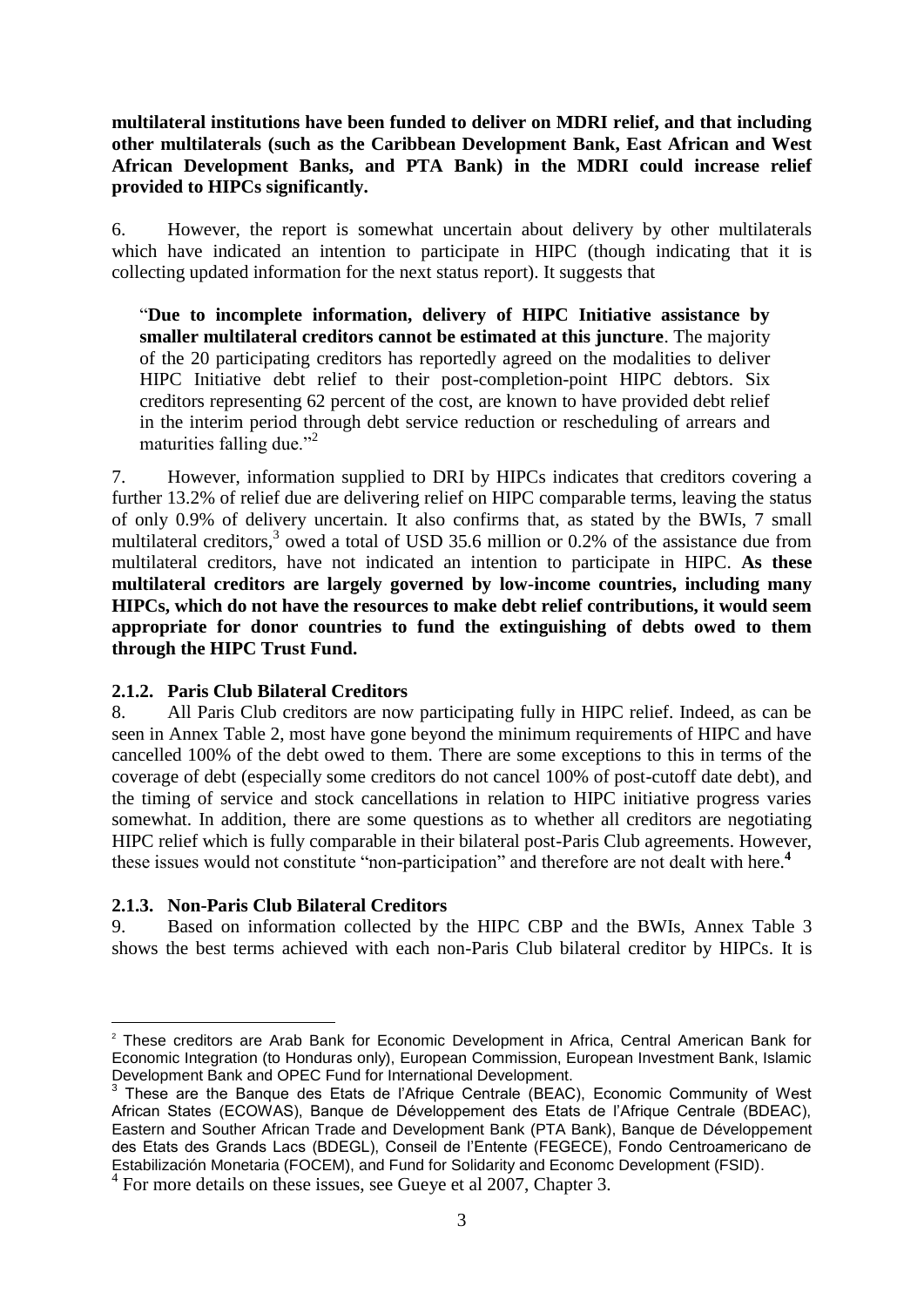evident from that table that 20 creditors<sup>5</sup> have not provided any relief to HIPCs (though Colombia and Costa Rica look likely to shortly), while 17 creditors have provided relief to only some HIPCs.<sup>6</sup> BWI data indicate that those creditors delivering all necessary relief represent only 1% of the total relief due, while those delivering partial relief represent 65% and those not participating at all represent 34%.

10. Overall across all HIPCs, the largest amounts of debt are owed to Costa Rica, Taiwan, Libya, Algeria, China, Honduras, Iraq and Kuwait. For Commonwealth HIPCs, the key nonparticipating non-Paris Club creditors are Algeria, China, Kuwait and Libya, for which relief is outstanding on more than  $US$500$  million.<sup>7</sup> Most Algerian, Kuwaiti and Libyan debt relates to decades-old oil facility borrowings, though some was lent by state investment corporations for projects. Kuwait is understood to be changing the regulations of its investment corporation to allow debt relief on this non-concessional debt, and other Arab creditors should be encouraged to follow suit. China should also be encouraged to provide relief on commercial loans to countries with which it has diplomatic relations.

11. Other non-Paris Club bilateral creditors which have yet to participate in HIPC, and to which Commonwealth HIPCs owe more than US\$ 10 million, are Angola, Bulgaria, Serbia (ex Yugoslavia), India, Iran, Iraq, Romania, Slovak Republic and Taiwan. Of these creditors, Angola, Iran, Iraq and Taiwan have not to date provided any debt relief to any HIPCs. In some cases, the creditors have not even been willing to enter discussions or reply to debtor country correspondence. Some creditors, notably Libya, Iraq and Taiwan, have even been suing or threatening to sue for full repayment (see 2.1.5. below).

12. Over the years, efforts by the BWIs and the Paris Club to encourage comparable treatment, including supplying TA to creditors on how to provide relief, raising the issue during Article IV missions, and publishing the names of non-participating creditors, have not been highly successful in increasing creditor participation. This issue needs to move up the political agenda of major G8 creditors – as was successfully done by the EU in its accession talks with Bulgaria and Romania. Bilateral discussions at the highest level between for example France and Algeria or Libya, the US/UK and Iraq are likely to have more impact, and Ministers could encourage the next G8 summit to pursue this issue.

13. Six Commonwealth non-Paris Club creditors have yet to provide relief (India, Namibia, Nigeria, Pakistan, Zambia and Zimbabwe). For the last five, amounts outstanding are under US\$ 8 million, of which US\$ 3 million is owed by Commonwealth HIPCs. On the other hand, India has written off much of its government-to-government debt to HIPCs, but has not provided comparable relief on Export Credit Guarantee Corporation debt. As the amount owed to non-participating Commonwealth creditor countries (excluding Indian ECGC debt), is small and all but Namibia<sup>8</sup> are themselves low income countries, Commonwealth HIPC Ministers could reiterate their request for one or more wealthier Commonwealth countries to extinguish debt owed to other Commonwealth low-income

<sup>&</sup>lt;u>.</u> <sup>5</sup> Angola, Cape Verde, Cote d'Ivoire, DRC, Ecuador, Honduras, Iran, Iraq, DPR Korea, Namibia, Niger, Nigeria, Oman, Pakistan, Peru, Taiwan, Thailand, Uruguay, Zambia and Zimbabwe.

<sup>&</sup>lt;sup>6</sup> Algeria, Bulgaria, Argentina, China, Cuba, the Czech Republic, Guatemala, India, Kuwait, Libya, Mexico, Poland, Romania, Saudi Arabia, Serbia, the Slovak Republic and UAE. Venezuela has recently provided full relief to all HIPCs.

<sup>7</sup> All data in this section are from the BWI's *HIPC and MDRI –Status of Implementation*, September  $2008.8$ 

Namibia and India are lower-middle income countries.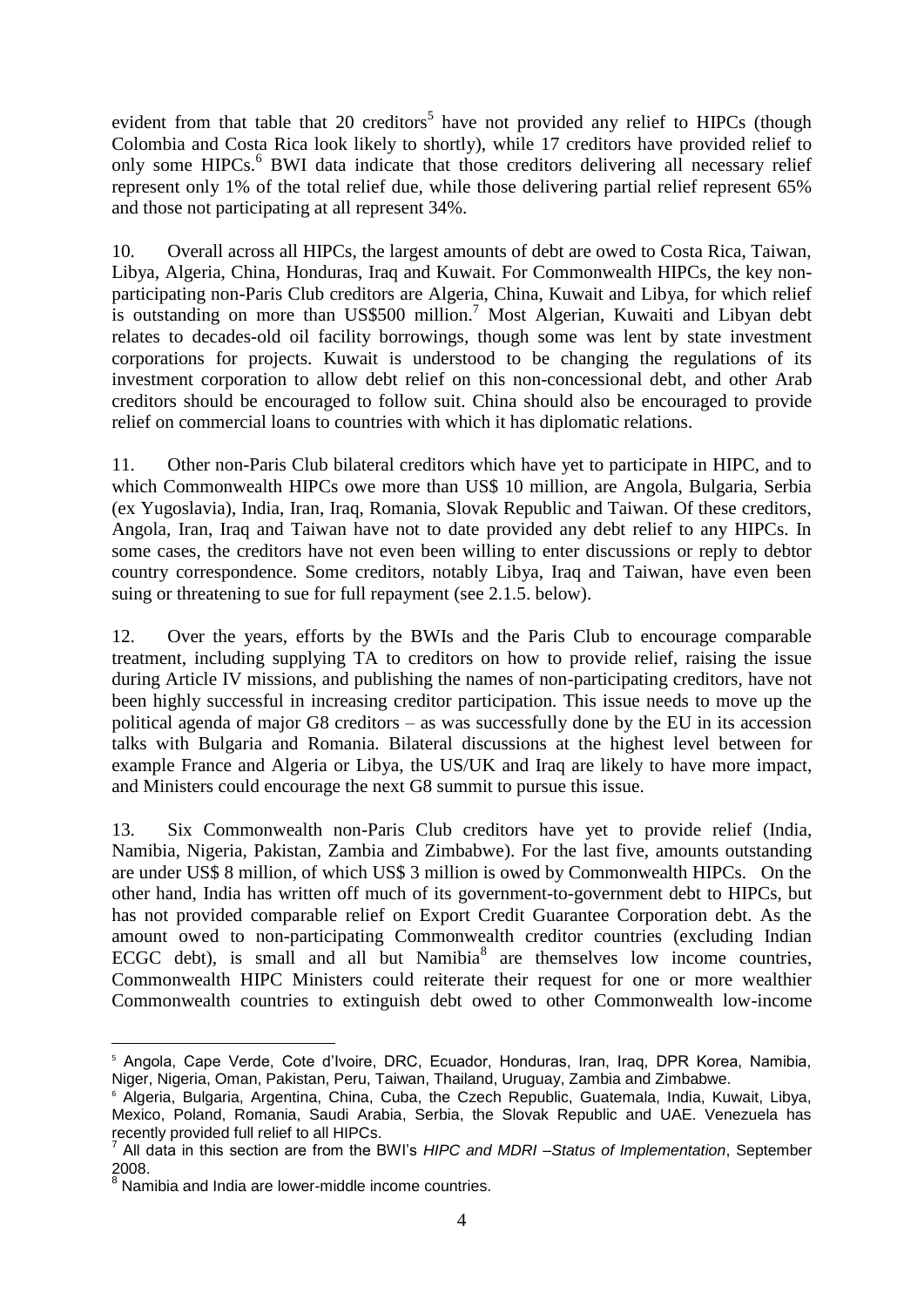countries, by providing funds to buy the debt at a discount equivalent to each HIPC country"s HIPC common reduction factor<sup>9</sup> to ensure comparability. They could also urge India and Namibia to participate fully in HIPC relief.

# **Commercial Creditors**

14. There has been considerable progress in recent years with commercial creditor participation, as countries with large amounts of commercial debt such as Cameroon and Congo have been moving through their HIPC processes. The recent improvements in the IDA Debt Reduction Facility (DRF), from which Mozambique and Nicaragua have benefited, have allowed countries to move rapidly ahead with "repeat" buybacks to clear remaining commercial debts, even to previously litigating creditors.<sup>10</sup> Liberia and Sierra Leone in particular could be able to follow the same path. Nevertheless, there remain some creditors which are refusing to participate in commercial debt reduction operations, so it will be important to ensure that countries continue to receive legal assistance after DRF operations have been completed, in case such creditors decide to resort to litigation.

# <span id="page-8-0"></span>**2.1.4. Litigation**

15. One recent feature of HIPC-related negotiations has been the proliferation of lawsuits by creditors. The BWIs list 54 cases with court settlements of USD 1.2 billion. HIPC CBP numbers indicate 57 cases with USD 1.7 billion under dispute.

16. Many Commonwealth HIPCs (Cameroon, Guyana, Sierra Leone, Uganda and Zambia) have had to pay heavily for commercial creditor lawsuits, others (such as Guyana) have only just averted legal judgments, and many have been threatened with suits. Cameroon, Sierra Leone and Uganda have ongoing cases. Among non-Commonwealth HIPCs, 14 countries have suffered threats or actual lawsuits.

17. The Nicaragua DRF was successful in extinguishing current lawsuits, as was the Congo Republic debt reduction agreement. Similar operations could play a major role in avoiding future lawsuits, especially if high-quality legal assistance is provided to HIPCs. As the IMF has recently suggested, public opinion is also vital, as Guyana vs Iceland shows – the dropped litigation, largely due to a major NGO campaign.

18. It is equally important to ensure that new lawsuits do not emerge, particularly by discouraging existing creditors from selling their debts to unscrupulous "vulture funds" or other creditors who are likely to sue. While Paris Club and EU members have already agreed not to sell their debts, it is vital to extend this as far as possible to non-Paris Club bilateral creditors, particularly Iraq and Serbia (ex-Yugoslavia), and to more reputable commercial creditors such as banks and multinational enterprises. Bilateral discussions between G8 members and these other creditors, as well as encouragement by EU and G8 governments for commercial creditors not to sell debts on, could be very productive here.

19. Three types of technical assistance are available to debtor countries:

- Legal assistance from top international law firms as part of the IDA DRF operations.
- The Commonwealth Secretariat Legal Clinic, which is described in detail in Box 1.

 9 The common reduction factor is the % by which all creditors are required to provide debt relief to ensure comparability. It is found in the HIPC decision and completion documents.

<sup>&</sup>lt;sup>10</sup> Guyana also had a repeat buyback before the DRF rules were changed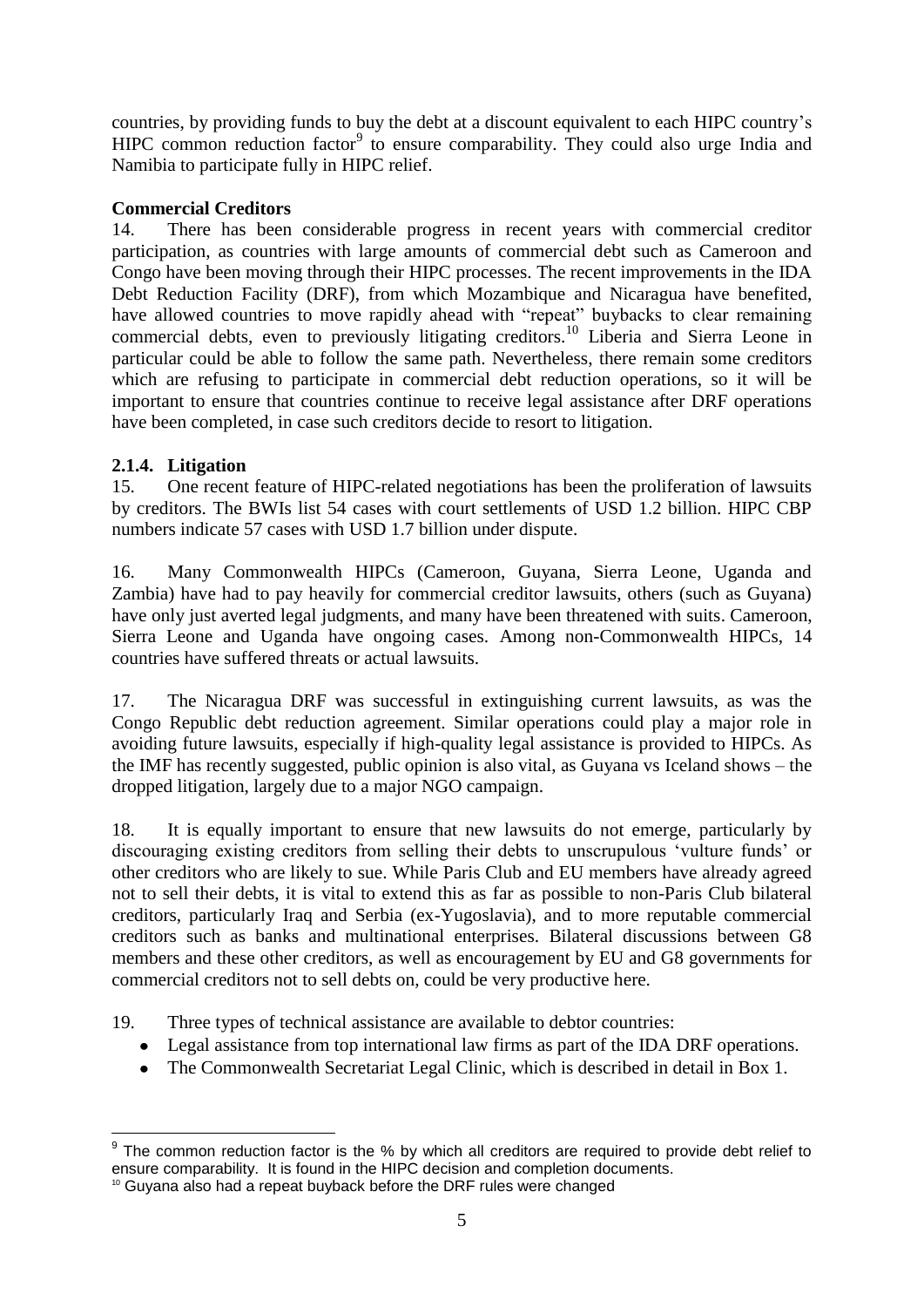# **BOX I**

# **THE COMMONWEALTH SECRETARIAT LEGAL CLINIC**

The Commonwealth Secretariat"s Legal Clinic was set up in 2006, and has since then been providing legal and technical advice to debtor countries, to deal with actual lawsuits and also to prevent future lawsuits. The Legal Clinic has been:

- (i) providing legal advice to countries facing litigation on the steps to take in order to resolve or stop the litigation process
- (ii) conducting a series of capacity building seminars in Loan Negotiation and Renegotiation, and Legal Aspects of Public Debt for staff of Ministries of Justice and Finance of both Commonwealth and Non-Commonwealth Countries, in collaboration with Partner Organisations such as Pôle-Dette, MEFMI and Crown Agents.
- (iii) advocating the need for fiscal responsibility frameworks
- (iv) sharing information through the website of the Legal Clinic on judicial precedents
- (v) building a database of legal and financial experts and law firms as well as loan agreements
- (vi) drafting a compendium with a toolkit on legal aspects of debt ; and
- (vii) advocating changes of legislation to stop vulture fund creditors" lawsuits in court.
	- The African Legal Support Facility, administered by the African Development Bank. This will provide (i) technical legal advice to members of the Facility in creditor litigation, and (ii) technical legal assistance to members of the Facility to strengthen their legal expertise and negotiating capacity in matters pertaining to debt management, natural resources and extractive industries management and contracting, investment agreements, and related commercial and business transactions.

20. Finally, Parliamentarians and CSOs are continuing to pursue efforts to change legislation in Belgium, France, the UK and the US, to make lawsuits by vulture funds much more difficult or even impossible in those jurisdictions. Most recently, the US Congress introduced in August 2008, a Stop Vulture Funds bill to cap the amount of profit attainable by vulture funds, and to make the litigation process far clearer and more regulated.<sup>11</sup> This bill will be reintroduced in April 2009 with stronger bipartisan support. It is structured so as to overcome common worries about potential negative effects on secondary markets and commercial lending, and therefore Commonwealth Ministers could advocate the adoption of similar legislation in other jurisdictions.

#### 21. **Recommendations on Increasing Participation and Improving Terms**

1

After extensive analysis of *creditor participation and litigation*, it makes the following recommendations for actions by the CMDSF, by suggesting that Ministers could:

- Request a more detailed feasibility study of how remaining debts to small multilateral  $\bullet$ creditors could be extinguished.
- Request the CMDSF Chair to write to G8 leaders, urging them to take up the issue of debt relief forcefully bilaterally at head of state level with non-Paris Club creditors.

<sup>&</sup>lt;sup>11</sup> For details of this bill, see [http://www.jubileeusa.org](http://www.jubileeusa.org/). For information on other countries, see [http://www.eurodad.org](http://www.eurodad.org/).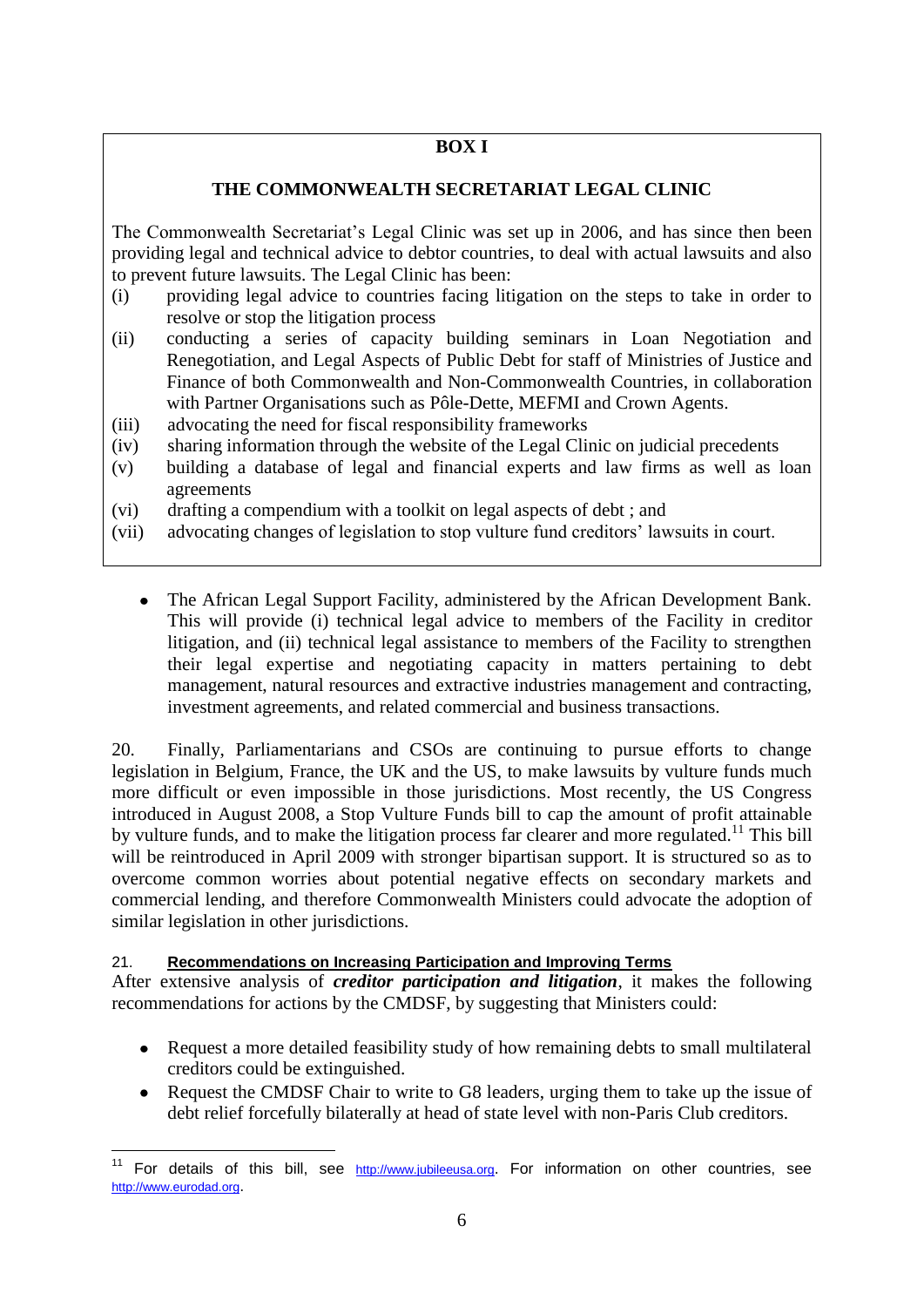- $\bullet$ Encourage Commonwealth and other donors could provide funding to cancel debts among low-income countries, or owed to creditors which have received debt relief, and wealthier Commonwealth developing country creditors to provide relief.
- Encourage all HIPCs with significant remaining commercial debt to explore prospects  $\bullet$ for a "repeat" IDA Debt Reduction Facility operation.
- Urge full use of DRF and Commonwealth Clinic legal technical assistance, and rapid  $\bullet$ activation of the African Legal Support Facility. They could also urge cooperation among the TA sources, to maximize synergies and complementarity.
- Request Commonwealth and other donors could encourage non-Paris Club creditors,  $\bullet$ and commercial creditors, to agree not to sell debts to potential litigants.
- Support efforts to change creditor legislation to prevent lawsuits being launched in  $\bullet$ their jurisdictions, along the lines of the current bill being presented to the US Congress. This is particularly important in the UK, where many lawsuits have been launched (as well as in France and Belgium).

# <span id="page-10-0"></span>**III: ACTIONS TO ENHANCE INFORMATION EXCHANGE**

22. The need to improve exchange of information on relief provided by creditors, and on litigation, is crucial to ensuring all HIPCs are able to negotiate maximum relief from creditors, and take steps to avoid costly litigation. In many cases over the past few years, HIPCs have faced long delays in negotiations or failed to achieve HIPC-comparable terms due to lack of information on better precedents established by others. This section therefore examines prospects for enhancing information exchange on creditor participation and litigation, to assist debtors in negotiations and defences against lawsuits.

# <span id="page-10-1"></span>**3.1. Debtor Information Needs**

23. There are three key aspects of information provision which are needed in order to make it useful to the widest range of debtor countries:

- *the maximum amount of detail*, as to the terms negotiated or the content and results of litigation. On terms, this implies maximum detail on: the methods used by creditors to provide relief, and how to calculate whether relief is comparable with HIPC commitments; the interest rates, fees, and grace and maturity periods applied to any rescheduled or refinanced debt; the degree of flexibility in the terms provided by any creditor; and the basis on which that flexibility is provided. On litigation, it implies information on the basis for the litigation and where it is likely to be launched, on the litigant if they have any track record of prior litigation, and on all the possible strategies available to preempt or renegotiate litigation. In both cases it implies contact details of debtors with prior experience of such negotiations or litigation, as well as of sources which can help immediately with further advice;
- $\bullet$ compilation of the information, sometimes from multiple sources, into *easily accessible formats* which present exactly the information countries need to support their negotiations, as well as a network of contacts through which the debtor can access similar-level officials in other countries to discuss in more detail why negotiations were successful. Easy accessibility implies that it should be available through the web in easily and simply downloadable formats eg Word/PDF/Excel;
- *timely information*, preferably updated at least semiannually and more often when  $\bullet$ there are urgent positive or negative changes in a particular creditor"s policy. This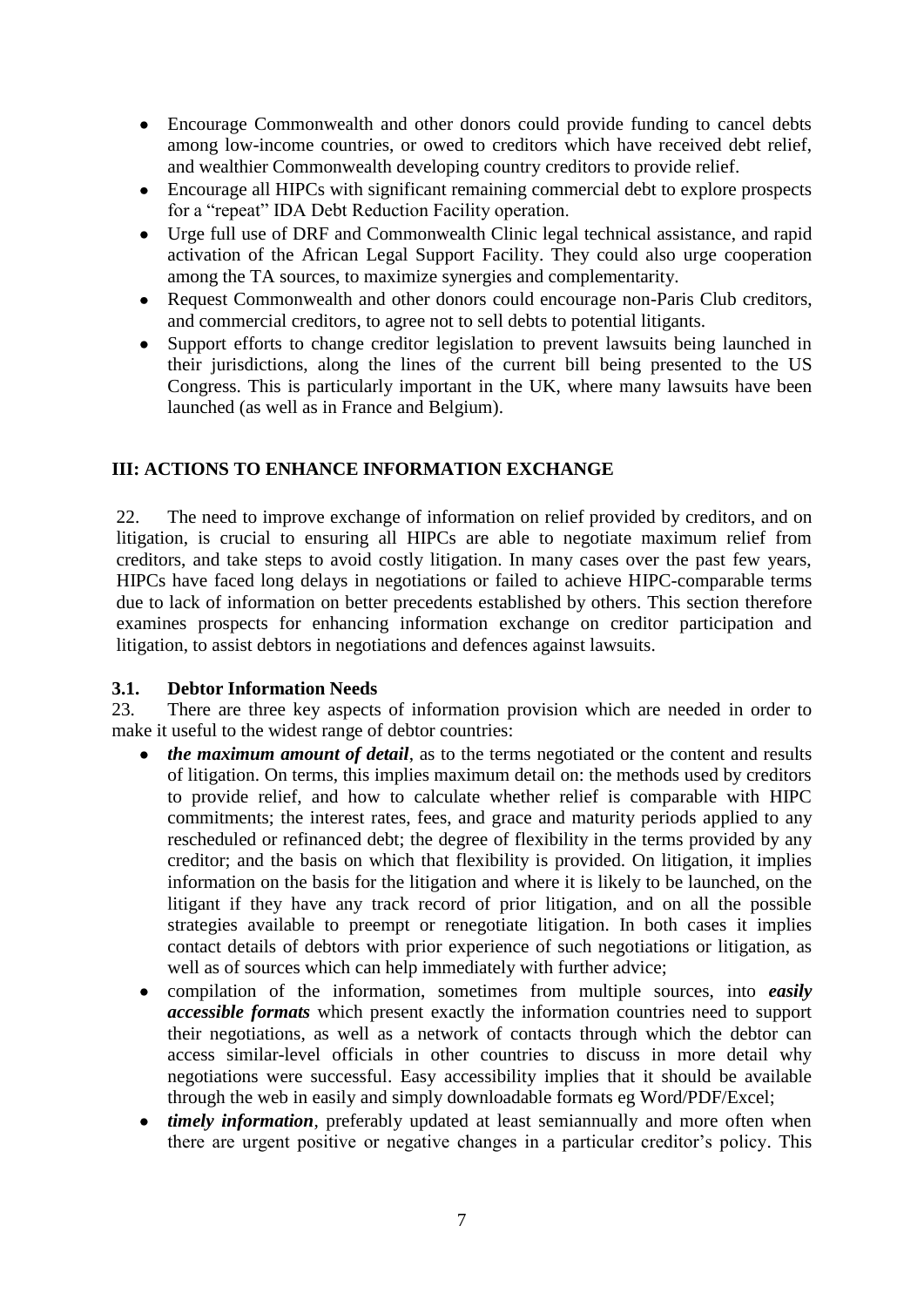implies that there would need to be a system for regular communication with HIPCs through electronic mailings to inform them about latest developments;

*information in multiple languages*. The results of the HIPC-CBP of negotiation  $\bullet$ results conducted in 2006-07 leave no doubt that a broader exchange of information would be useful as various non-Commonwealth HIPCs (eg Sahelian HIPCs with Arab creditors, Latin American HIPCs with Latin American creditors) have achieved considerably better terms than Commonwealth members, from which they could benefit through a wider information exchange. In order to facilitate this wider exchange, information would need to be available in French, Spanish and Portuguese (the languages spoken by 2/3 of HIPCs) as well as English.

# <span id="page-11-0"></span>**3.2. Information Currently Available**

24. Currently, information exchanged is as follows:

- on *multilateral creditors*, the BWIs provide detailed tables, updated annually, on the amounts of relief provided by the IMF and the major RDBs, as well as an update on provision of relief by other creditors (though this information is currently out of date and being updated for next September). The HIPC CBP provides details on the ways in which the multilateral creditors provide their relief, updated annually.
- on *Paris Club creditors*, the Paris Club secretariat provides details of multilateral  $\bullet$ agreements on its website [\(www.clubdeparis.org\)](http://www.clubdeparis.org/), the BWIs provide information on debt relief beyond Paris Club/HIPC in their annual status report, and the HIPC CBP provides information on debt relief beyond Paris Club/HIPC (as shown in Annex Table 2) as well as on the best terms obtained in Paris Club bilateral negotiations.
- on *non-Paris Club bilateral creditors*, the BWIs provide information on %  $\bullet$ participation and amounts of outstanding debt in their *HIPC and MDRI Status of Implementation* Report every September. The HIPC CBP compiles information on the best relief terms HIPCs have received from each non-Paris Club bilateral creditor, which is disseminated to all HIPC Governments via its website [\(www.hipc-cbp.org\)](http://www.hipc-cbp.org/), as shown in Annex Table 3.
- on *commercial creditors*, the BWI HIPC Status Report and HIPC CBP technical resources provide information on recent agreements and terms under the IDA DRF – and are both updated annually.
- on **lawsuits:**
	- o A table of the number, status and amounts of commercial creditor lawsuits against HIPCs is published annually by the BWIs" in their *HIPC Status* report. The HIPC CBP compiles information which is provided to HIPCs via its website on the members' only pages. The CBP has also produced a chapter on Lawsuits in its publication *Negotiating Debt Reduction*, which discusses steps Governments can take to avoid litigation<sup>12</sup> [\(http://www.hipc](http://www.hipc-cbp.org/index.php?option=com_content&task=view&id=163&Itemid=18)[cbp.org/index.php?option=com\\_content&task=view&id=163&Itemid=18](http://www.hipc-cbp.org/index.php?option=com_content&task=view&id=163&Itemid=18)).
	- o Commonwealth Secretariat Debt Clinic provides necessary information regarding recent judgments governing a loan agreement on its website (www.thecommonwealth.org/Internal/140503/157583/legal\_debt\_clinic).
	- o EURODAD and Jubilee USA have produced useful recent reports on progress with efforts to change legislation in creditor jurisdictions to limit the feasibility of lawsuits [\(www.eurodad.org](http://www.eurodad.org/) and [www.jubileeusa.org\)](http://www.jubileeusa.org/).
- 25. Overall, there are several key problems with current information:

<sup>1</sup> <sup>12</sup> See http://www.hipc-cbp.org/files/en/open/Publications/Pub11\_June07.pdf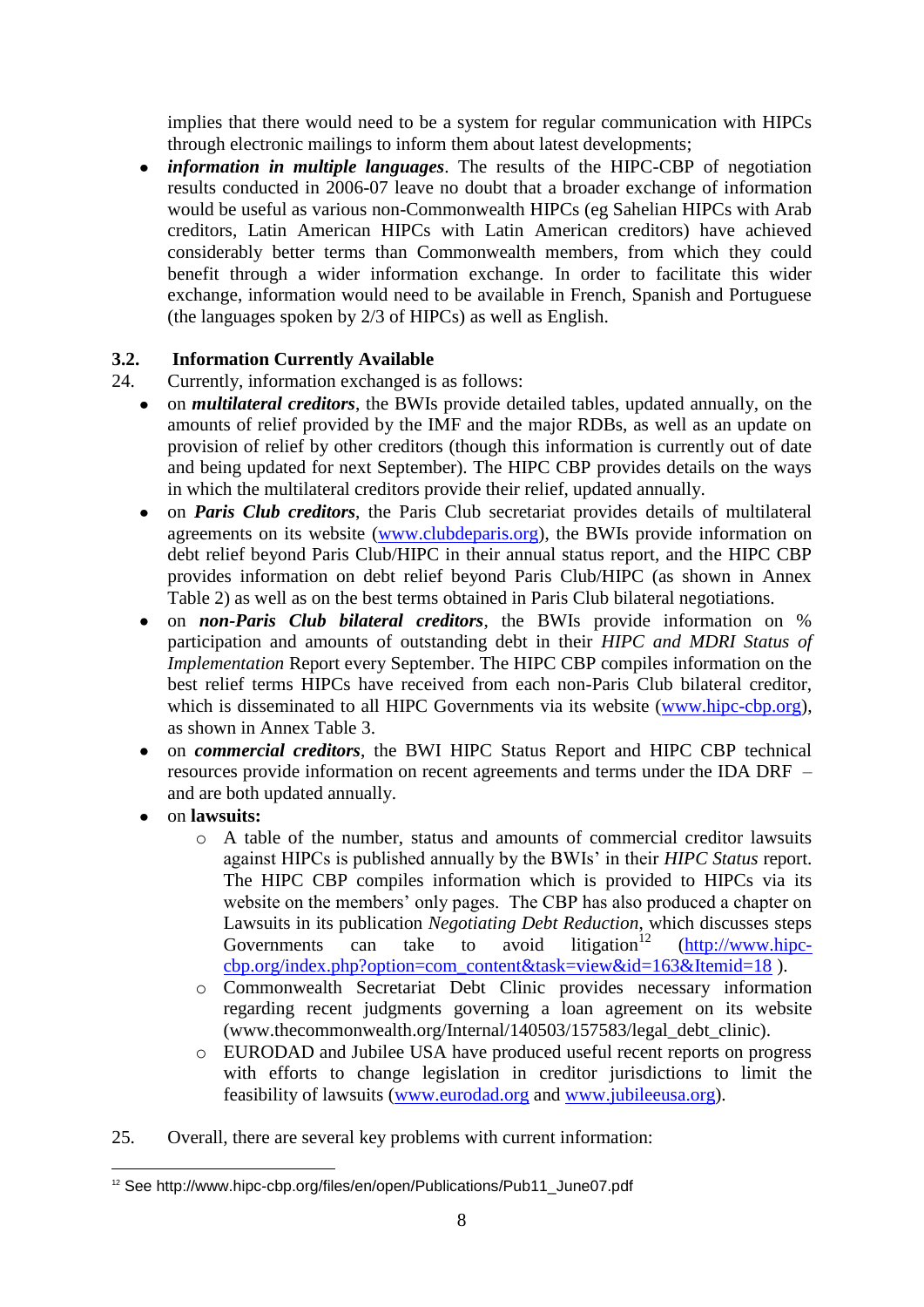- It is not always available in sufficient detail or in the right format to assist  $\bullet$ negotiations. In general, the HIPC CBP information has been tailored to this purpose so that it provides most (but not necessarily all) of the information needed by debtors, including information on room and basis for negotiation in its publication. The CBP also provides details of debtor contacts, but it is not clear that these are sufficiently used, as debtors still tend to contact CBP partners for information. BWI information is somewhat more tailored to a global overview of relief, focusing on the amounts of relief and problems with participation rather than the detailed information on negotiations. They also receive considerable numbers of requests for more information on debt relief terms. The Comsec Legal Clinic has useful detailed information on lawsuits, and is preparing a legal compendium containing a toolkit for examining the legal and economic concepts underlying loan agreements and other legal aspects relevant to help during loan negotiations and during litigation.
- The information is not always in easily accessible formats. Some information is too  $\bullet$ detailed (eg individual documents on lawsuits) while other information is too aggregated, is buried in longer documents, or does not provide the details of the terms negotiated or which debtor countries have received them. Information therefore needs to be provided in separate files which can be easily downloaded.
- The last issue raises the question of confidentiality whether debtor countries are  $\bullet$ prepared to share with others the terms they achieve. Experience indicates that they will share this information verbally or when placed in direct contact with counterparts in other countries, which implies the need for a web-based network to facilitate such contacts. However, even if debtors are prepared in principle to share this information, they do not always do so given pressures of other work.
- The information provided is not always sufficiently timely, mostly being updated only annually (though some of the CBP information is updated semiannually). The CBP has attempted to supply electronic mailings to countries on latest terms and lawsuits, via listserves and newsletters, but it is not clear whether this has been sufficiently systematic to be of maximum use to HIPCs. The Commonwealth Legal Clinic updates its information when a new legal precedent or judgment arises, or when an interesting debate on debt related-lawsuits is occurring
- Information is not necessarily available in multiple languages. BWI and Comsec  $\bullet$ information is available only in English, though all HIPC CBP information is available in English, French, Portuguese and Spanish.

#### <span id="page-12-0"></span>**3.3. Prospects for Improving Information Supply**

26. Ideally, to supply the information debtors need, all the international and regional organizations currently involved in producing information would collaborate and agree on a common format for collecting and disseminating information through an annual survey, as well as for compiling the information into a debtor-friendly and easily accessible format, and sharing it through a common website. This would include all the details of negotiations and litigation, as well as contact details for debt managers in all HIPCs so that debtors could find out more details directly from one another. The information would be updated as often as possible (at least quarterly) based on inputs from other sources including debtor officials about the latest negotiations and lawsuits, and these updates would be supplied to debtor officials through e-mail listserves. In addition, the information could be placed on the web in the form of a private "wikipaedia" with access granted for officials of HIPCs and international organizations to edit information on each creditor or lawsuit. Such a system would be of immense benefit to HIPCs (and could potentially be extended to any other countries receiving debt relief).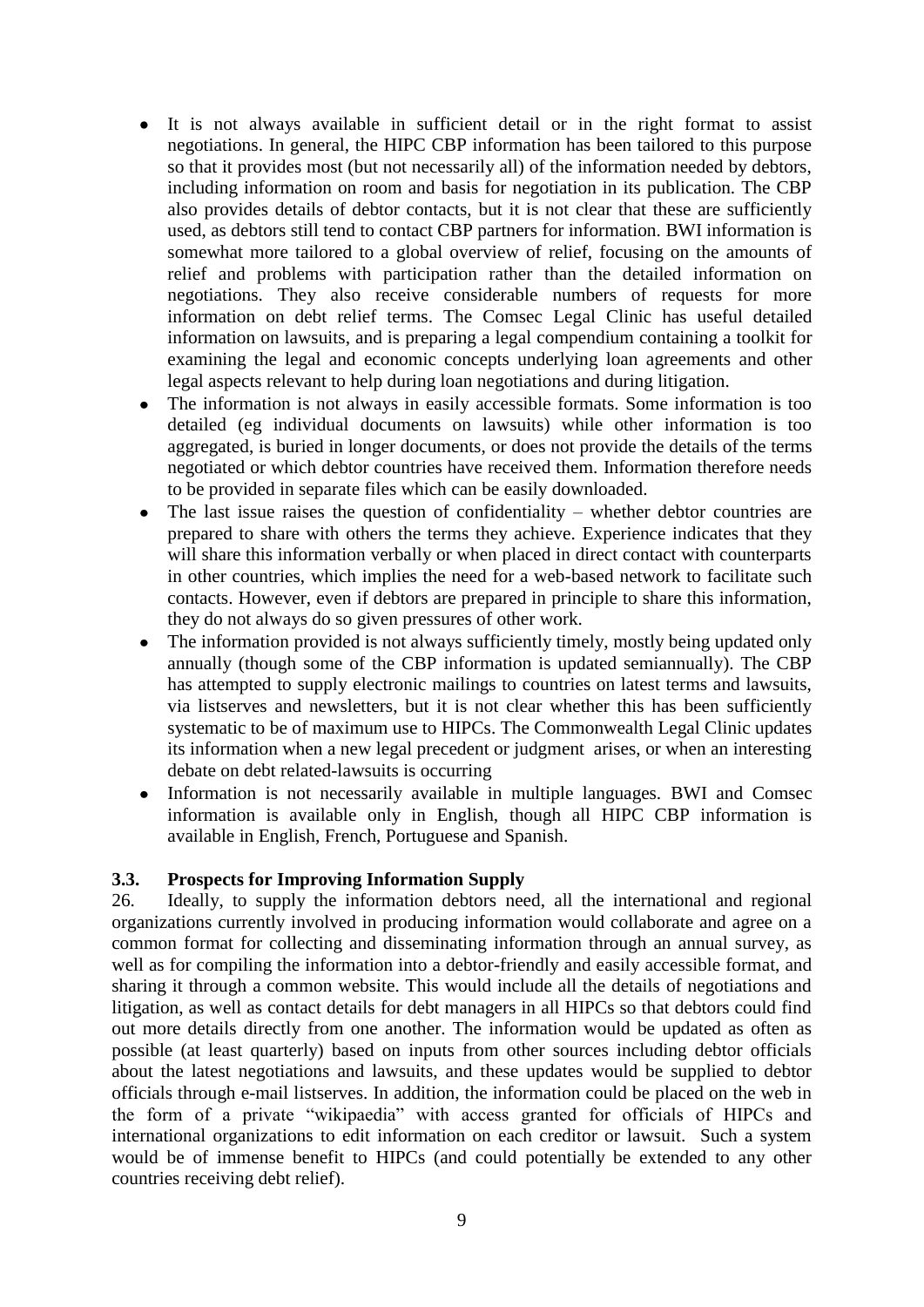- 27. There may be several constraints to this "big idea", but all can be overcome:
	- **Confidentiality of the data** collected by different organizations. In principle, there should be no problems with sharing data among official sources, as it all comes from the same primary sources of HIPC governments or creditors. However, it is not clear that either of these sources would be prepared to share information, especially on ongoing negotiations, unless they had established close relationships of trust with the institution requesting information (as is the case with the BWIs and HIPC CBP).
	- $\bullet$ **Reluctance to provide information** which might enhance HIPC negotiations. This might apply to some sources which are governed by major creditors, but this problem could be overcome by allowing more neutral sources to disseminate such information.
	- **Legal issues**. It might be felt by some organisations that ongoing lawsuits would be  $\bullet$ difficult to publicise and that information and advice on how to combat lawsuits would be difficult to publish, without risking being seen as taking a legal position and therefore risking being sued. However, unless they were disclosing information which had not been discussed in open court, or making a biased interpretation of the information, such risks would be minimal or nil.
	- **Issues relating to institutional mandates.** Different institutions have different  $\bullet$ mandates – the BWIs to monitor overall progress of debt relief, Comsec and AfDB to assist with legal issues, the HIPC CBP to assist countries in their negotiations. As a result, it might be hard for them to agree on the priorities and formats for data collection and dissemination. In addition, organisations which are themselves creditors might find it harder to disseminate detailed information on creditor terms (eg, the Paris Club might not be able to disseminate bilateral agreement terms).
	- **Staff and financing constraints**. All institutions currently involved in collecting and  $\bullet$ disseminating data face staff and financing constraints, which is one of the reasons underlying the relative infrequency of updates and paucity of languages for most information produced. Based on HIPC CBP experience, it might cost USD 150,000 a year to establish and maintain the electronic tools described above, in four languages.

# **28. Recommendations on Information Exchange:**

- In this context, priorities for information-sharing would appear to be for Ministers to:  $\bullet$
- Urge international and regional organizations to work together to compile more  $\bullet$ detailed information for HIPCs (on a creditor by debtor basis where possible) on creditor participation, best possible relief terms and litigation experiences, in a format designed to assist negotiations, by October 2009.
- Undertake to provide all necessary information freely with institutions participating in  $\bullet$ such an information-sharing system to facilitate its work, as well as other HIPCs. This is of course a prerequisite for the success of any information-sharing.
- For maximum learning of best practices, urge information-sharing to draw on the  $\bullet$ experiences of all possible (including non-Commonwealth) HIPCs.
- Urge that information could be made available in French, Spanish and Portuguese as  $\bullet$ well as English, assuming funding for translation is available, to maximize its utility.
- Suggest that for the sake of timeliness, information be electronically supplied through  $\bullet$ websites and "listserve" emails.
- Urge donors to provide funding for such information-sharing activities. $\bullet$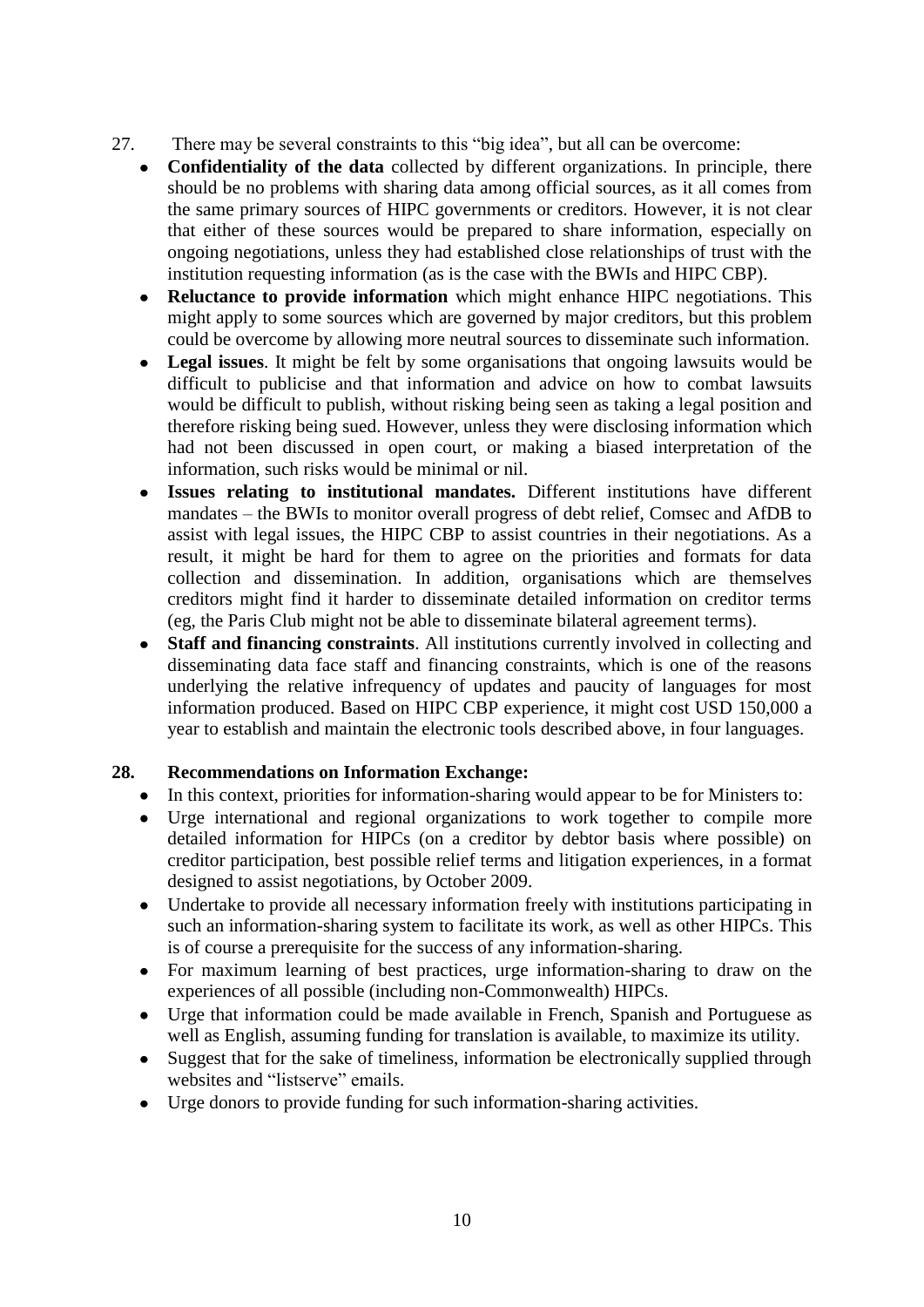# **ANNEX TABLE 1 : MULTILATERAL CREDITORS: CONTRIBUTIONS TO THE HIPC INITIATIVE**

<span id="page-14-0"></span>

| <b>Creditor</b>                                                                                   | <b>Between Decision and Completion Points</b>                                                                                                    | <b>After Completion Point</b>                                                                                               |  |  |
|---------------------------------------------------------------------------------------------------|--------------------------------------------------------------------------------------------------------------------------------------------------|-----------------------------------------------------------------------------------------------------------------------------|--|--|
| <b>African Development Bank/Fund</b><br>(AfDB/AfDF)                                               | Debt service relief: ceiling of 80% annual service<br>(90% in exceptional cases to achieve total PV<br>reduction) and max 40% of total PV relief | Debt service relief: max 80% of annual service due, until<br>remaining 60% PV relief is delivered within 15 years           |  |  |
| <b>Andean Development Corporation</b><br>(CAF or ADC)                                             | Front-loaded stock of debt relief over a period of 5<br>years                                                                                    | Front-loaded stock of debt relief                                                                                           |  |  |
| <b>Arab Fund for Economic and Social</b><br><b>Development (AFESD)</b>                            | To be determined                                                                                                                                 | Concessional refinancing with 0.5% interest rate, 10 years<br>grace, 40 years maturity                                      |  |  |
| <b>Arab Monetary Fund (AMF)</b>                                                                   | 75% debt service reduction over 5 years                                                                                                          | Case-by-case via partial debt service reduction and<br>concessional rescheduling of arrears                                 |  |  |
| <b>Arab Bank for Economic</b><br><b>Development in Africa (BADEA)</b>                             | Clearance of arrears only                                                                                                                        | Reschedule 100% stock on terms needed to produce PV<br>reduction:<br>(0-3 years grace, 11-34 years maturity, 0-1% interest) |  |  |
| <b>Caribbean Development Bank</b><br>(CDB)                                                        | 100% debt service relief on selected loans                                                                                                       | 100% debt service relief on selected loans needed to provide<br>PV reduction, partly using donor assistance                 |  |  |
| <b>CARICOM Multilateral Clearing</b><br><b>Facility (CMCF)</b>                                    | Reschedule 100% stock at lower interest rate and<br>extended maturity needed to produce PV reduction                                             | Cancel accrued interest and reschedule rest on terms needed<br>to produce PV reduction, partly using donor assistance       |  |  |
| <b>Central American Bank for</b><br><b>Economic Integration (CABEI)</b>                           | Cancellation of arrears, rescheduling of stock at<br>lower interest rate and longer maturities                                                   | Partial cancellation and reschedule remaining stock at lower<br>interest rate and/or with extended maturity                 |  |  |
| <b>Central Bank of West African</b><br><b>States (BCEAO)</b>                                      | No relief                                                                                                                                        | Concessional rescheduling over 24 years, no grace, no<br>interest                                                           |  |  |
| <b>East African Development Bank</b><br>(EADB)                                                    | No relief                                                                                                                                        | Refinance on terms needed to provide PV reduction, eg 0<br>grace, 10-year maturity, 4% interest                             |  |  |
| <b>European Investment Bank (EIB)</b>                                                             | Forgive 100% annual debt service on identified<br>loans                                                                                          | Prepayment of loans to produce PV reduction                                                                                 |  |  |
| <b>European Union (EU)/European</b><br><b>Commission (EC)</b>                                     | Forgive 100% debt service                                                                                                                        | Grants to provide full or partial cancellation to produce PV<br>reduction                                                   |  |  |
| <b>Financial Fund for the</b><br><b>Development of the River Plate</b><br><b>Basin (FONPLATA)</b> | Under original framework: concessional loan<br>restructuring                                                                                     | Cancellation of up to 25% not exceeding US\$4 million in<br>PV terms                                                        |  |  |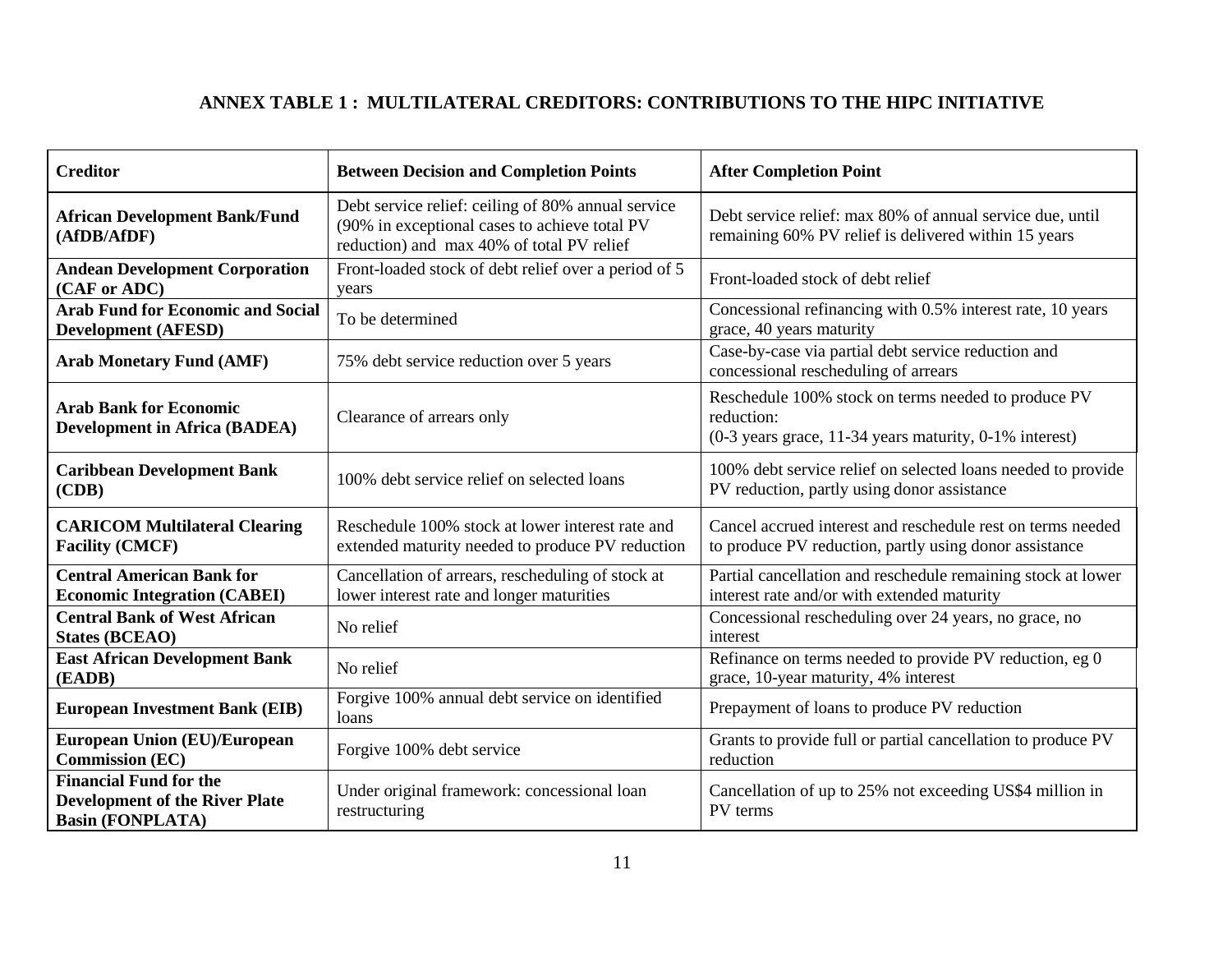| <b>Inter-American Development Bank</b><br>(IDB)                                                                                  | Maximum of 33% of total PV relief. Debt service<br>relief of 50% of annual service due.                                                                                | Debt service relief: 50% of annual service due on FSO loans<br>and subsidy to selected Ordinary Capital loans to 2008.<br>Beyond 2008, selective cancellation of principal for FSO<br>loans outstanding before 2000     |  |  |
|----------------------------------------------------------------------------------------------------------------------------------|------------------------------------------------------------------------------------------------------------------------------------------------------------------------|-------------------------------------------------------------------------------------------------------------------------------------------------------------------------------------------------------------------------|--|--|
| <b>International Fund for Agricultural</b><br><b>Development (IFAD)</b>                                                          | Clearance of arrears only                                                                                                                                              | Forgive up to 100% debt service, until PV reduction<br>provided                                                                                                                                                         |  |  |
| <b>International Monetary Fund</b><br>(IMF)                                                                                      | Up to 100% of annual debt service; not to exceed<br>60% of total PV relief (75% in exceptional cases)<br>or 20% in any one year (25% in exceptional cases)             | Remaining 40% of PV relief                                                                                                                                                                                              |  |  |
| <b>Islamic Development Bank (IsDB)</b>                                                                                           | Rescheduling or refinancing of arrears during<br>interim period                                                                                                        | Rescheduling or refinancing with 0-1 year grace, 25-30<br>years maturity and 0% interest                                                                                                                                |  |  |
| <b>Nordic Development Fund (NDF)</b>                                                                                             | No relief                                                                                                                                                              | Forgive 100% debt service, until PV reduction provided                                                                                                                                                                  |  |  |
| <b>Nordic Investment Bank (NIB)</b>                                                                                              | No relief                                                                                                                                                              | Case-by-case, percentage of debt service forgiven over 3<br>years                                                                                                                                                       |  |  |
| <b>OPEC Fund: Organisation of</b><br><b>Petroleum Exporting Countries</b><br><b>Fund for International</b><br><b>Development</b> | Case-by-case treatment of arrears                                                                                                                                      | Case-by-case including refinancing with new loans (1-3%)<br>interest, 19-23 years maturity with 3-5 years grace);<br>reduction of interest and service charges of existing loans;<br>restructuring principal repayments |  |  |
| <b>West African Development Bank</b><br>(BOAD)                                                                                   | Debt stock or service reduction needed to produce<br>PV contribution                                                                                                   | Debt stock or service reduction needed to produce PV<br>contribution                                                                                                                                                    |  |  |
| <b>World Bank</b>                                                                                                                |                                                                                                                                                                        |                                                                                                                                                                                                                         |  |  |
| <b>International Development</b><br><b>Association (IDA)</b>                                                                     | Debt service relief: 50% or more of annual service<br>due (100% in exceptional cases to achieve total PV<br>reduction)<br>Front-loading = max $1/3$ of total PV relief | Debt service relief: 50% or more of annual service due. To<br>be delivered within 20 years of DP                                                                                                                        |  |  |
| <b>International Bank for</b><br><b>Reconstruction and Development</b><br>(IBRD)                                                 | IDA grant $=$ IBRD share of relief in period<br>Front-loading = max $1/3$ of total PV relief                                                                           | IDA credit to prepay debt $=$ remaining PV relief                                                                                                                                                                       |  |  |

*Source: HIPC CBP, based on information contributed by HIPCs, and on BWI HIPC Board papers.*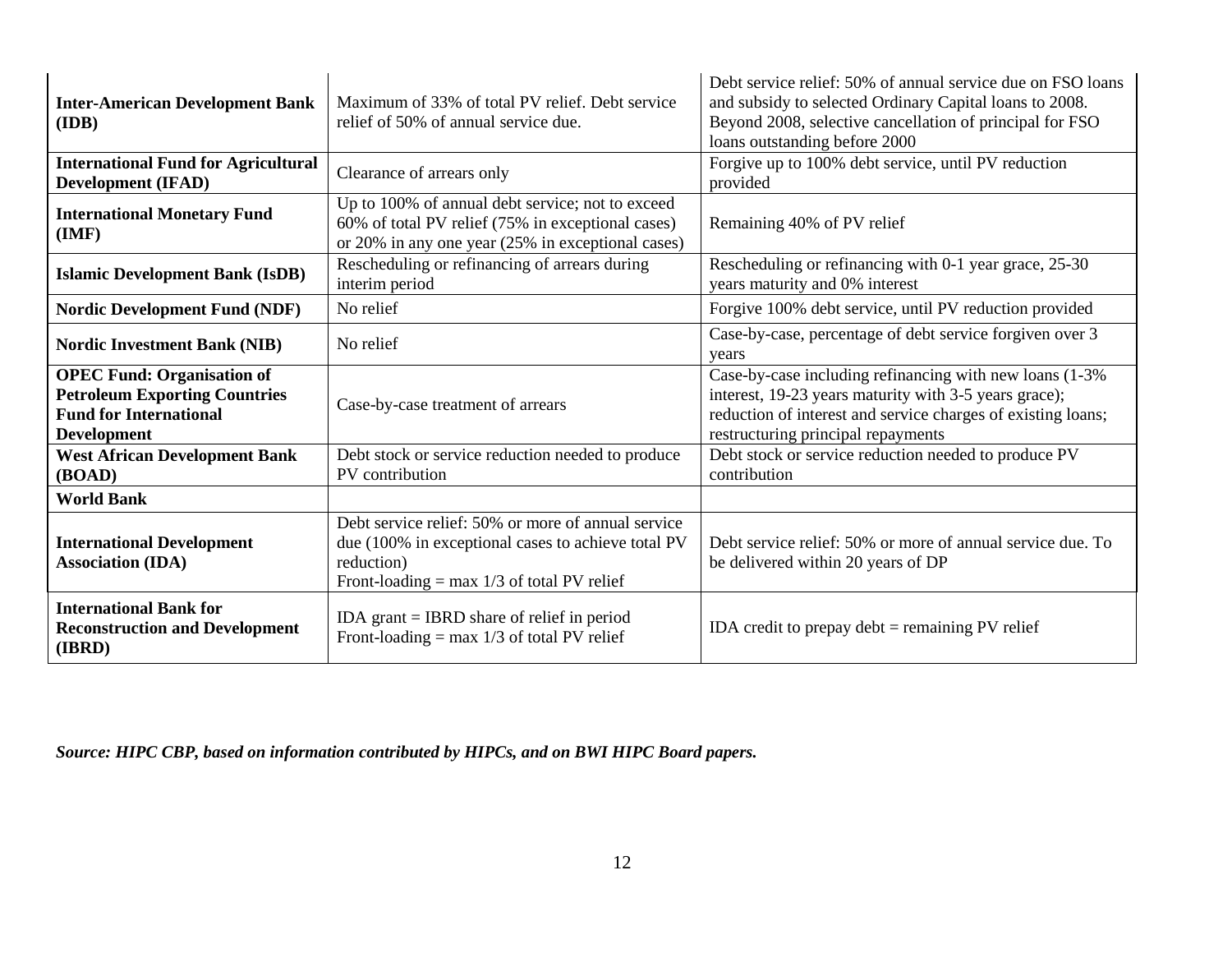#### **ANNEX TABLE 2 : Paris Club Debt Relief Additional to HIPC\***

|                         | <b>Countries</b>      |                       | Debt Relief Additional to the HIPC Initiative |                     |                                                                                      |                            |                     |
|-------------------------|-----------------------|-----------------------|-----------------------------------------------|---------------------|--------------------------------------------------------------------------------------|----------------------------|---------------------|
|                         |                       | <b>ODA</b>            |                                               | Non-ODA             |                                                                                      | <b>Method of delivery</b>  |                     |
| <b>Creditor country</b> | covered               |                       |                                               |                     | pre-cutoff date  post-cutoff date  pre-cutoff date  post-cutoff date  Decision Point |                            | Completion<br>Point |
| Australia               | <b>HIPCs</b>          | 100%                  | 100%                                          | 100%                | $100\%$ <sup>1/</sup>                                                                | $\frac{1}{2}$              | $\frac{1}{2}$       |
| Austria                 | <b>HIPCs</b>          | 100%                  |                                               | 100%                |                                                                                      | case by case,<br>flow      | stock               |
| Belgium                 | <b>HIPCs</b>          | 100%                  | 100%                                          | 100%                |                                                                                      | 100% flow                  | stock               |
| Canada                  | $HIPCs$ <sup>27</sup> |                       |                                               | 100%                | 100%                                                                                 | 100% flow                  | stock               |
| Denmark                 | <b>HIPCs</b>          | 100%                  | $100\%$ <sup>37</sup>                         | 100%                | $100\%$ <sup>3/</sup>                                                                | 100% flow                  | stock               |
| Finland                 | <b>HIPCs</b>          | 100%                  | 4/                                            | 100%                | 4/                                                                                   |                            |                     |
| France                  | <b>HIPCs</b>          | 100%                  | 100%                                          | 100%                |                                                                                      | $100\%$ flow $5\%$         | stock               |
| Germany                 | <b>HIPCs</b>          | 100%                  | 100%                                          | 100%                | 100%                                                                                 | 100% flow                  | stock               |
| Italy                   | <b>HIPCs</b>          | 100%                  | $100\%$ <sup>6/</sup>                         | 100%                | $100\%$ <sup>6/</sup>                                                                | 100% flow                  | stock               |
| Japan                   | <b>HIPCs</b>          | 100%                  | 100%                                          | 100%                |                                                                                      |                            | stock               |
| Netherlands             | <b>HIPCs</b>          | $100\%$ <sup>77</sup> | 100%                                          | 100%                |                                                                                      | 90-100% flow $\frac{7}{1}$ | Stock <sup>7</sup>  |
| Norway                  | <b>HIPCs</b>          |                       | 8/                                            | 8/                  | 8/                                                                                   |                            |                     |
| Russia                  | <b>HIPCs</b>          | 9/                    | 9/                                            | 100%                | 100%                                                                                 |                            | stock               |
| Spain                   | <b>HIPCs</b>          | 100%                  | case by case                                  | 100%                | case by case                                                                         |                            | stock               |
| Sweden                  | <b>HIPCs</b>          |                       | 10/                                           | 100%                |                                                                                      |                            | stock               |
| Switzerland             | <b>HIPCs</b>          | 11/                   | 11/                                           | 11/<br>$90 - 100\%$ |                                                                                      | 90 - 100% flow             | stock               |
| United Kingdom          | <b>HIPCs</b>          | 100%                  | 100%                                          | 100%                | $100\%$ <sup>12/</sup>                                                               | 100% flow $127$            | stock               |
| <b>United States</b>    | <b>HIPCs</b>          | 100%                  | 100%                                          | 100%                | $100\%$ <sup>137</sup>                                                               | 100% flow                  | stock               |

<span id="page-16-0"></span>Sources: Paris Club Secretariat, IMF/IDA

 $* A$  '100 percent' mention in the table indicates that the debt relief provided under the enhanced HIPC Initiative framework will be topped up to 100%t through a bilateral initiative.

1/ Australia: post-cutoff date non-ODA relief to apply to debts incurred before a date to be finalized; timing details for both flow and stock relief are to be finalized.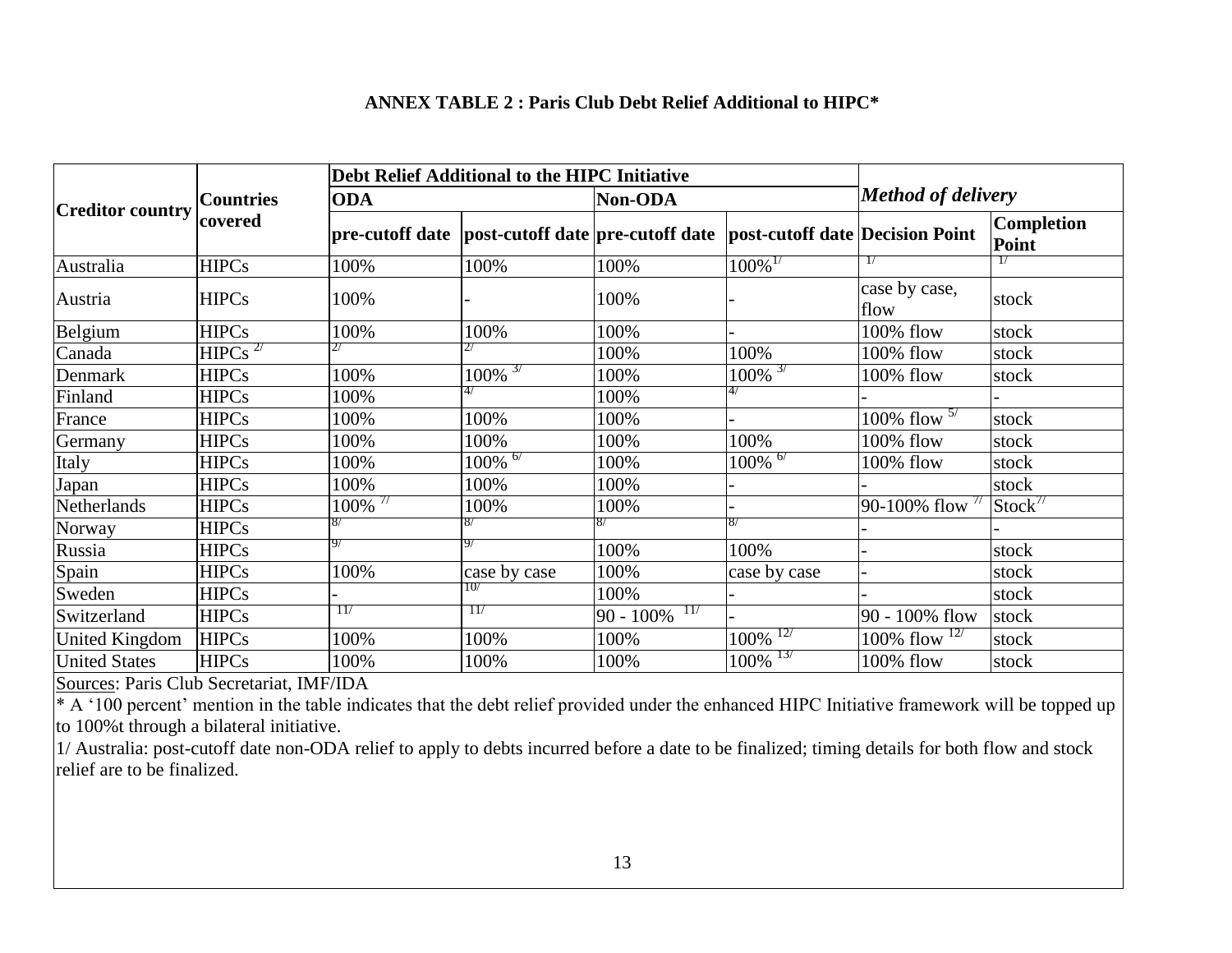2/ Canada: including Bangladesh. Canada has granted a moratorium of debt service as of January 2001 on all debt disbursed before end-March 1999 for 13 out of 17 HIPCs with debt service due to Canada. Eligible countries are Benin, Bolivia, Cameroon, Congo (Rep. Dem.), Ethiopia, Ghana, Guyana, Honduras, Madagascar, Rwanda, Senegal, Tanzania, and Zambia. 100% cancellation will be granted at completion point. As of July 2004, Canada has provided completion point stock of debt cancellation for Benin, Bolivia, Guyana, Senegal and Tanzania.. 100% of ODA claims have already been cancelled on HIPCs, with the exception of Myanmar's debt to Canada.

3/ Denmark provides 100% cancellation of ODA loans and non-ODA credits contracted and disbursed before September 27, 1999.

4/ Finland: no post-COD claims.

5/ France: cancellation of 100% of debt service on pre-cutoff date commercial claims on the government as they fall due starting at the decision point. Once countries have reached their completion point, debt relief on ODA claims on the government will go to a special account and will be used for specific development projects.

6/Italy: cancellation of 100% of all debts (pre- and post-cutoff date, ODA and non-ODA) incurred before June 20, 1999 (the Cologne Summit). At decision point, cancellation of the related amounts falling due in the interim period. At completion point, cancellation of the stock of remaining debt.

7/ The Netherlands: 100% ODA (pre- and post-cutoff date debt will be cancelled at decision point); for non-ODA: in some particular cases (Benin, Bolivia, Burkina Faso, Ethiopia, Ghana, Mali, Mozambique, Nicaragua, Rwanda, Tanzania, Uganda and Zambia), the Netherlands will write off 100% of the consolidated amounts on the flow at decision point; all other HIPCs will receive interim relief up to 90% reduction of the consolidated amounts. At completion point, all HIPCs will receive 100% cancellation of the remaining stock of the pre-cutoff date debt. 8/ Norway has cancelled all ODA claims. Due to the current World Bank/IMF methodology for recalculating debt reduction needs at HIPC completion point, Norway has postponed the decisions on whether or not to grant 100% debt reduction until after the completion point.

9/ Russia has no ODA claims

10/ Sweden has no ODA claims.

11/ Switzerland has cancelled all ODA claims. In some particular cases (Central African Republic, Liberia, Republic of Congo, Sierra Leone, Togo) Switzerland will write off 100 percent of the remaining debt stock at completion point; all other HIPCs will receive debt relief according to Paris Club terms.

12/ United Kingdom: "beyond 100%" full write-off of all debts of HIPCs as of their decision points, and reimbursement at the decision point of any debt service paid before the decision point.

13/ United States: 100% post-cutoff date non-ODA treated on debt assumed prior to June 20, 1999 (the Cologne Summit).